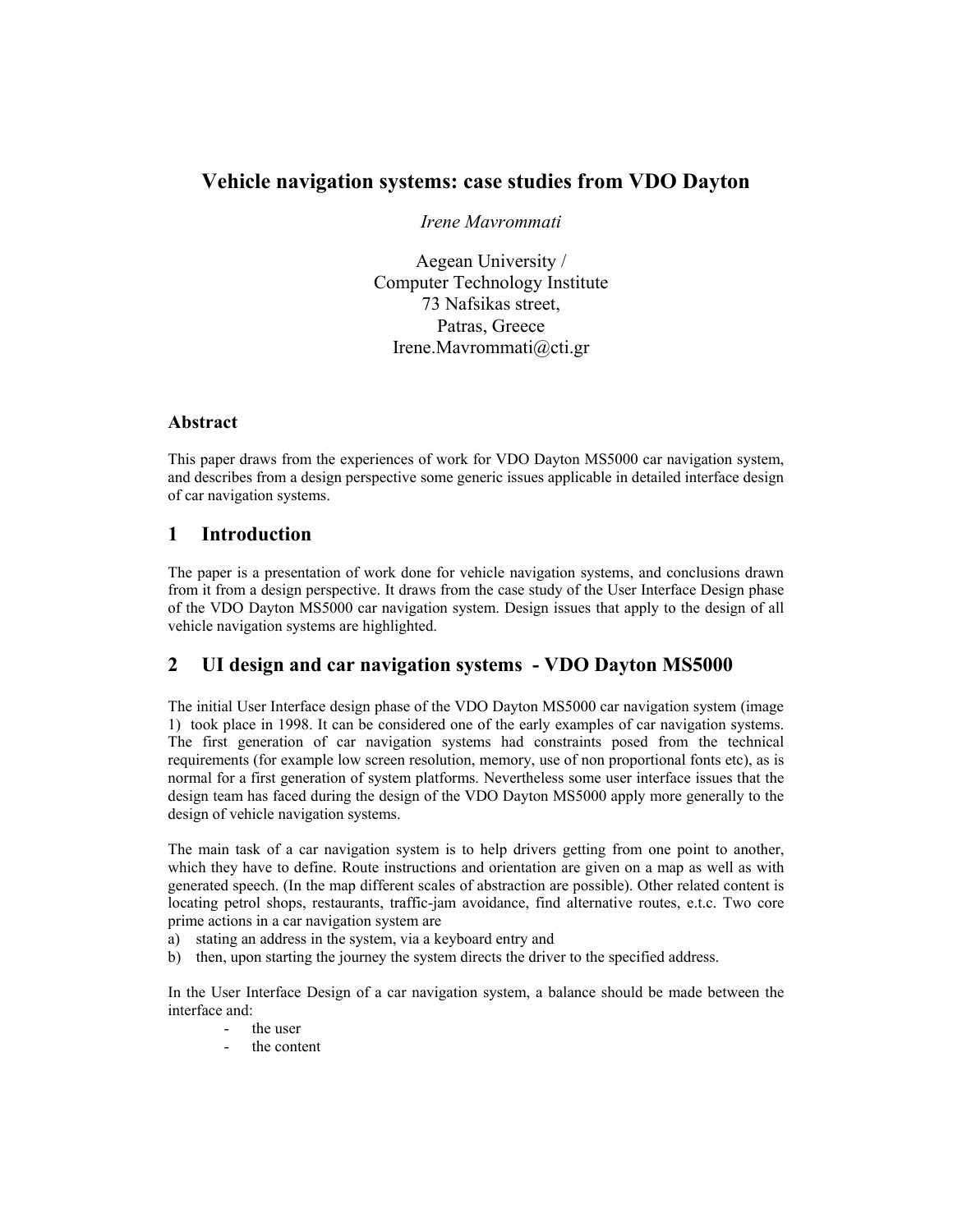- the control device (the same interaction and interface may have to be designed open for very different input devices, according to the car-manufacturer it is addressed to.
- the environment (lighting conditions, sound level, e.t.c.)
- the technical possibilities and constraints of the platform
- other issues related to upgrades, (expandability to include more functions, different input devices e.t.c)
- branding image to be promoted.

The on-screen design for a car navigation system involves several design challenges (Mavrommati, 2001). The immediacy of the information presented and the time taken to understand it is very important as the users attention is shared between it and the driving task. The positioning of the display is a key factor here, as it is often in the driver's peripheral vision; the driver may need to move his eyes or even his head to read it properly. Another factor is the amount of attention the user can give to the display (and the system) at any one time. A car display should distract the users attention away from the road for an absolute maximum of a couple of seconds. These factors have consequences for the readability, colour, luminance, and contrast of the screen and information & graphics shown on it.



Image1: a sample screen of an interactive prototype based on the PC, and the VDO Dayton MS5000 system, as it was finally produced.

## **3 Design fine-tuning of the on-screen-user interface**

Good user interface and interaction are essential since life and death circumstances are at stake. The driver's attention should remain at operating the vehicle, and not the car navigation system. Therefore immediacy and readability of the information are paramount in the design of the onscreen-information.

There are pragmatic considerations relating to the interface design of a car navigation system that influence the design, such as for example the lighting conditions. While driving, the environmental lighting conditions may change dramatically, ranging from very dark to very bright; this has an influence on reflections on the systems screen and makes it harder to read at times. To compensate for clarity and readability, the screen-brightness has to adapt (image 2), while on-screen graphics should be prepared to maintain their quality during these adaptations. Reflections off the screen can reduce the contrast of text and graphics making it more difficult to read and this can also happen if the graphics are 'too dark' for the environment. If however the screen and graphics are too bright for the environment then this 'glare' can make the screen uncomfortable to look at and will affect the ability of the viewer's eyes to be adjusted for the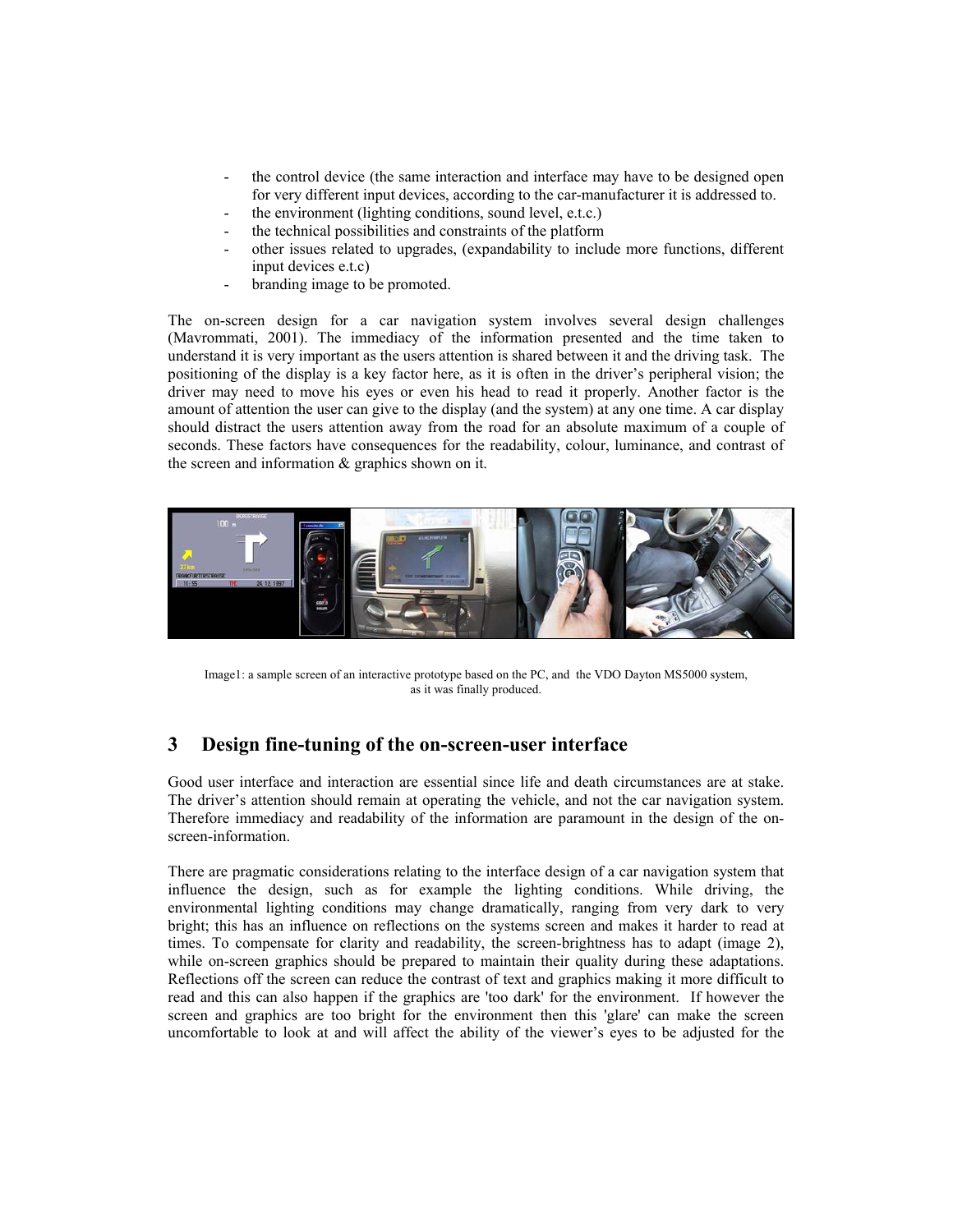lower ambient light level. This may be a problem in some situations, for example when using a car navigation system at night where the drivers ability to see outside clearly is vital.

To plan and conduct regular screen tests is crucial in the design process, in order to ensure the readability of the screen designs, under the various possible environmental conditions. Having frequent screen tests helps designers to build up an understanding about which fonts colours and graphics work best in a range of situations. Design awareness about the capabilities of the target screen and its viewing conditions is raised; this is important as the designed is mostly done on a computer screen (different viewing distance, resolution, colour quality than the target screen). A final decision on the screen design should not be reached until the interface is reviewed on the actual screen, as the design there may look different.

### **4 Visibility for all**

In car navigation systems are designed for everybody including the mature and the colour-blind. Mature people need increased brightness and contrast within the screen in order to compensate for age related eyesight problems. Colour-blind people tend to describe red, dark yellow or green as brown and therefore highlighting of important screen elements in these colours or tints may go unnoticed. Adequate luminance contrast between screens, to ensure legibility by all should be catered by the design. A common trick is to test and fine-tune the design contrast by converting the design into greyscale. Yet, nothing compensates having a screen review with some people representing from these target groups, who can verify the overall readability.



Image2: Screen designs for the keyboard entry.

The same screen is shown for the day and for the night situation. What seems to be completely dark, gives in fact exactly the same result regarding readability in a dark environment.

### *4.1.1 Detailing and explaining interaction*

While flowcharts or other diagrams are invaluable for making a map of navigation, they cannot express the dynamic aspects of how the user experience may be implemented (i.e. animation, sound, e.t.c.). Progressing from concept storyboards to interactive demos to perhaps a real system at the end are natural steps to take. Each time the fidelity is increasing, but the flexibility of it to be changed is decreasing. An interactive prototype is a tool for further development of the application or product. It is also often used as a communication tool for showing developers how certain aspects would work. Finally it can be used as an evaluation tool.